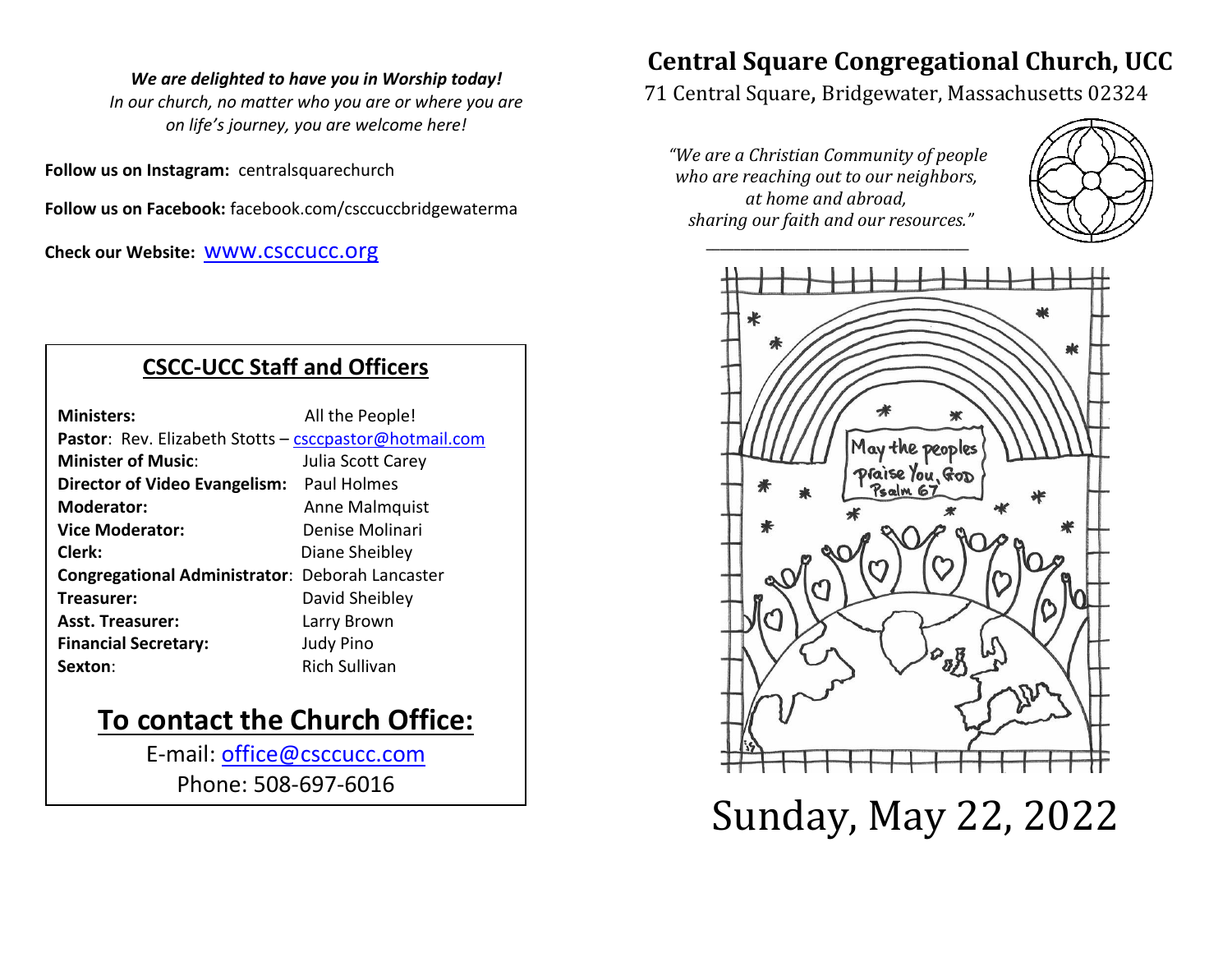*Please Note: This service is subject to change by the guidance of the Holy Spirit \* Denotes please rise in body or spirit. \_\_\_\_\_\_\_\_\_\_\_\_\_\_\_\_\_\_\_\_\_\_\_\_\_\_\_\_\_\_\_\_\_\_\_\_\_\_\_\_\_\_\_\_\_\_\_\_\_\_\_\_\_\_\_\_\_\_\_\_\_\_\_\_\_\_\_\_\_\_\_\_\_\_\_\_\_\_\_\_\_\_\_\_\_\_\_\_\_\_\_\_\_\_*

| <b>Prelude:</b>                                                                                                                                                                                                                                                                                                                                                                                                                                                                                          |  | "Prelude"                     | George Chadwick |  |  |  |
|----------------------------------------------------------------------------------------------------------------------------------------------------------------------------------------------------------------------------------------------------------------------------------------------------------------------------------------------------------------------------------------------------------------------------------------------------------------------------------------------------------|--|-------------------------------|-----------------|--|--|--|
| <b>Welcome and Announcements</b>                                                                                                                                                                                                                                                                                                                                                                                                                                                                         |  |                               |                 |  |  |  |
| <b>Invitation to Fellowship</b> (If you are new or visiting, please include your address,<br>phone number, and e-mail address when you sign the fellowship pad at the end of the<br>pew so that we may properly welcome you to our community.)                                                                                                                                                                                                                                                           |  |                               |                 |  |  |  |
| Introit:                                                                                                                                                                                                                                                                                                                                                                                                                                                                                                 |  | "A Hymn of Glory Let Us Sing" |                 |  |  |  |
| *Call to Worship (based on Psalm 67)<br>One: May God be gracious to us, and bless us,<br>and cover us with the radiance of grace.<br>All:<br>We gather to witness to God's presence,<br>in the hidden places of our hearts;<br>in the comfort of our homes;<br>in every corner of our world;<br>in the farthest reaches of creation.<br>One: God transforms us; God heals our lives;<br>In God is renewal for the earth and every creature:<br>Let our praise for God shake the earth with songs of joy! |  |                               |                 |  |  |  |
| *Prayer of Invocation<br>Creator God,<br>who has made all things to flourish in a rich web of life;<br>through our worship today, strengthen us in gentleness and<br>compassion, that the words of our mouths and the service of<br>our lives may always be in harmony with the praises of all of<br>creation. Amen.                                                                                                                                                                                     |  |                               |                 |  |  |  |

| *Opening Hymn #419:                       | "Now Thank We All Our God" |               |
|-------------------------------------------|----------------------------|---------------|
| <b>Hebrew Scripture Reading: Psalm 67</b> |                            | (Pg. 460)     |
| <b>Gospel Reading:</b>                    | John 14:23-29              | (Pg. 877-878) |

| <b>Epistle Reading:</b>                                                                                                                                                                                                                                                                                                                                                                                                                                                                                               | Acts 16:9-15                                        | (Pg. 900)      |  |  |  |
|-----------------------------------------------------------------------------------------------------------------------------------------------------------------------------------------------------------------------------------------------------------------------------------------------------------------------------------------------------------------------------------------------------------------------------------------------------------------------------------------------------------------------|-----------------------------------------------------|----------------|--|--|--|
| <b>Moment for All Ages</b>                                                                                                                                                                                                                                                                                                                                                                                                                                                                                            |                                                     |                |  |  |  |
| <b>Musical Offering:</b>                                                                                                                                                                                                                                                                                                                                                                                                                                                                                              | "Open My Eyes"                                      | John Sarta     |  |  |  |
| <b>Sermon</b>                                                                                                                                                                                                                                                                                                                                                                                                                                                                                                         |                                                     |                |  |  |  |
| *Hymn #250:                                                                                                                                                                                                                                                                                                                                                                                                                                                                                                           | "Listen to Your Savior Call"                        |                |  |  |  |
| <b>Celebrations and Concerns</b><br><b>Prayer for All People</b><br>The Lord's Prayer (Please use the wording that is most meaningful for you.)<br>Our Father, who art in heaven, hallowed be thy name.<br>Thy Kingdom come, thy will be done, on earth as it is in heaven.<br>Give us this day our daily bread and forgive us our sins,<br>as we forgive those who sin against us.<br>And lead us not into temptation, but deliver us from evil.<br>For thine is the kingdom, the power and the glory forever. Amen. |                                                     |                |  |  |  |
| <b>Musical Response:</b>                                                                                                                                                                                                                                                                                                                                                                                                                                                                                              | "Angel of Comfort"                                  | David Lanz     |  |  |  |
| <b>Invitation to Give</b>                                                                                                                                                                                                                                                                                                                                                                                                                                                                                             |                                                     |                |  |  |  |
|                                                                                                                                                                                                                                                                                                                                                                                                                                                                                                                       | *Closing Hymn #80: "Savior Again to Your Dear Name" |                |  |  |  |
| *Benediction                                                                                                                                                                                                                                                                                                                                                                                                                                                                                                          |                                                     |                |  |  |  |
| Postlude:                                                                                                                                                                                                                                                                                                                                                                                                                                                                                                             | "Recessional on Psalm 67"                           | Douglas Wagner |  |  |  |
|                                                                                                                                                                                                                                                                                                                                                                                                                                                                                                                       |                                                     |                |  |  |  |



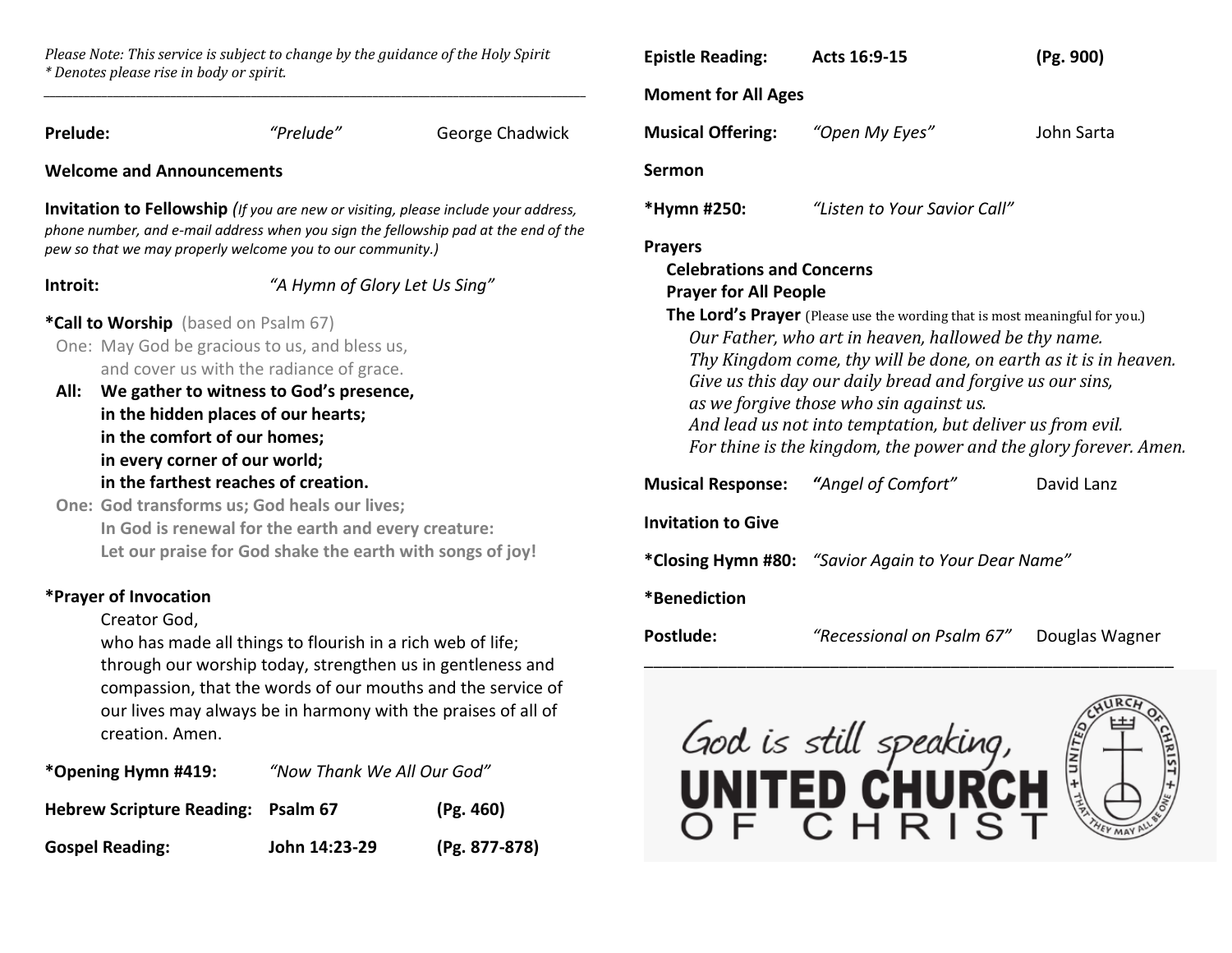#### **Mustard Seeds Prayer List of the People**

For the week of May 23 – May 29, 2022

*Please note: Prayer requests should be submitted by calling the Church Office at: (508) 697-6016 or by e-mail to: [office@csccucc.com](mailto:office@csccucc.com) no later than 12:00 noon on Mondays.*

#### *Continued prayers for all veterans and those serving on active duty in the military both in the United States and abroad.*

- Prayers of health and healing for Tami Kurahara (5/10)
- Prayers for Tom Struzik on the death of his brother, Joe. (4/21)
- Prayers for the Family on the passing of Herb Doniger. (4/21)
- Prayers for the Abboud Family on the death of Shane's Mother (4/19)
- Prayers of comfort for the Hoyt Family on the death of their brother and brother-in-law, Christopher (3/29)
- Prayers of health and healing for Ron Reynolds who is recovering at home from recent heart surgery. (3/29)
- Prayers for members of Gloria Weinrebe's family who are suffering many health issues. (3/28)
- Prayers for all who are suffering due to the war in the Ukraine. (3/28)
- Prayers for the extended Sheibley family, whose uncle Jeff Medler is in the ICU with heart-related struggles. (3/28)
- Continued prayers of health and healing for Carl Albro and his wife, Donna. Carl is recovering from recent surgery and other health complications. (3/28)
- Continued prayers for Al Lindsey to gain back his strength and independence. We celebrate that Al now has an electric wheelchair and handicap van to go places and see people. (3/22)
- Prayers of health and healing for all those suffering from COVID and other related illnesses (3/17)
- Prayers of support and continued healing for Mike Bundock (3/16)
- Prayers of health and healing for Michelle VonLocum (3/14)
- Prayers of health and healing for Terry Burke and his wife, Sally. Terry is recovering from recent surgery. (2/24)
- Prayers for Jac and their partner Brooke. (1/25)

•

**DATES TO** m **RFMFMBFR** 

**TODAY, Sunday, May 22nd** – **BBQ Chicken Dinner pickup is TODAY between 5:15 p.m. and 5:45 p.m. at the Bridgewater Public Library parking lot. Confirmed Reservations ONLY.**

**Monday, May 30th** – **Church Office Closed for Memorial Day**

**Saturday, June 4th (9:00 a.m. - 1:00 p.m.)** - Vendor Event/Pie & Bake Sale (see insert for details)

**Sunday, June 5th at 5:00 p.m.** – Communion & Craft Service

**Tuesday, June 7th at 7:00 p.m.** – Outreach Meeting

**Wednesday, June 8th at 7:00 p.m.** – Trustees Meeting

**Sunday, June 12th at 11:00 a.m.** – Annual Budget Review Meeting

**Wednesday, June 15th at 7:00 p.m**. – Cabinet meeting will include calendaring events for the upcoming fiscal year (July 2022 – June 2023).

#### **Have a PayPal Account?**

**If so, your donation to the CSCC-UCC couldn't be easier. Just scan this code below and click on the link it gives you!**